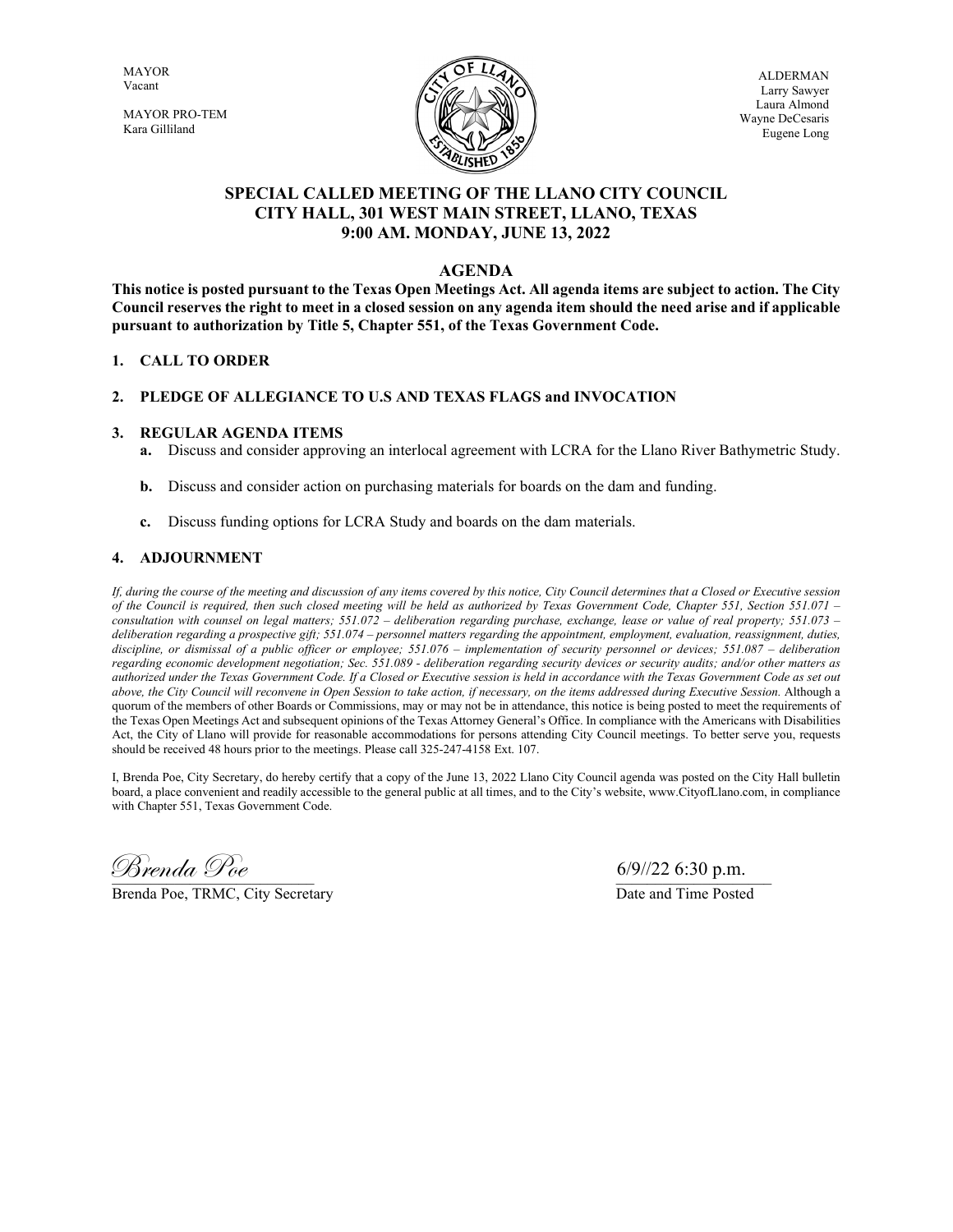### **INTERLOCAL COOPERATION AGREEMENT**

This Interlocal Cooperation Agreement ("Agreement") is entered into by and between the **Lower Colorado River Authority** (the "**LCRA**" or "**Performing Agency**"), a conservation and reclamation district of the State of Texas, and the **City of Llano, Texas** (the "**City**" or "**Receiving Agency**"), a municipality incorporated under the laws of the State of Texas, pursuant to the authority granted and in compliance with the provisions of the Texas Interlocal Cooperation Act, Chapter 791, Texas Government Code.

### **RECITALS**

Whereas the Parties desire to work together to increase the efficiency and effectiveness of local government by contracting with each other to assist each other in carrying out governmental functions and services;

Therefore, the Parties agree as follows:

#### **I. STATEMENT OF SERVICES TO BE PERFORMED**

LCRA will conduct a volumetric survey of Llano City Lake and Llano Park Lake. A complete description of the services, as they are determined, will be set forth in numbered attachments and will be incorporated herein by reference.

### **II. PAYMENTS**

Charges will be based on the methodologies outlined in the Attachments**.** The City of Llano acknowledges that any payments made under this Agreement are made from current revenues available to it as required by the Interlocal Cooperation Act.

### **III. PAYMENT FOR SERVICES**

Within 45 calendar days of receipt of an itemized invoice from the LCRA describing in detail the services performed, the City of Llano shall pay for services actually received. Invoices shall be emailed or sent by LCRA to:

Josh Becker City of Llano 301 W. Main St. Llano, TX 78643

#### **IV. TERM OF AGREEMENT**

The term of this Agreement shall be from June 13, 2022 through December 12, 2022.

The Parties may extend the term of this Agreement by a written amendment signed by authorized representatives of each party. No amendment may extend the term of this Agreement beyond a total of five years from its original effective date.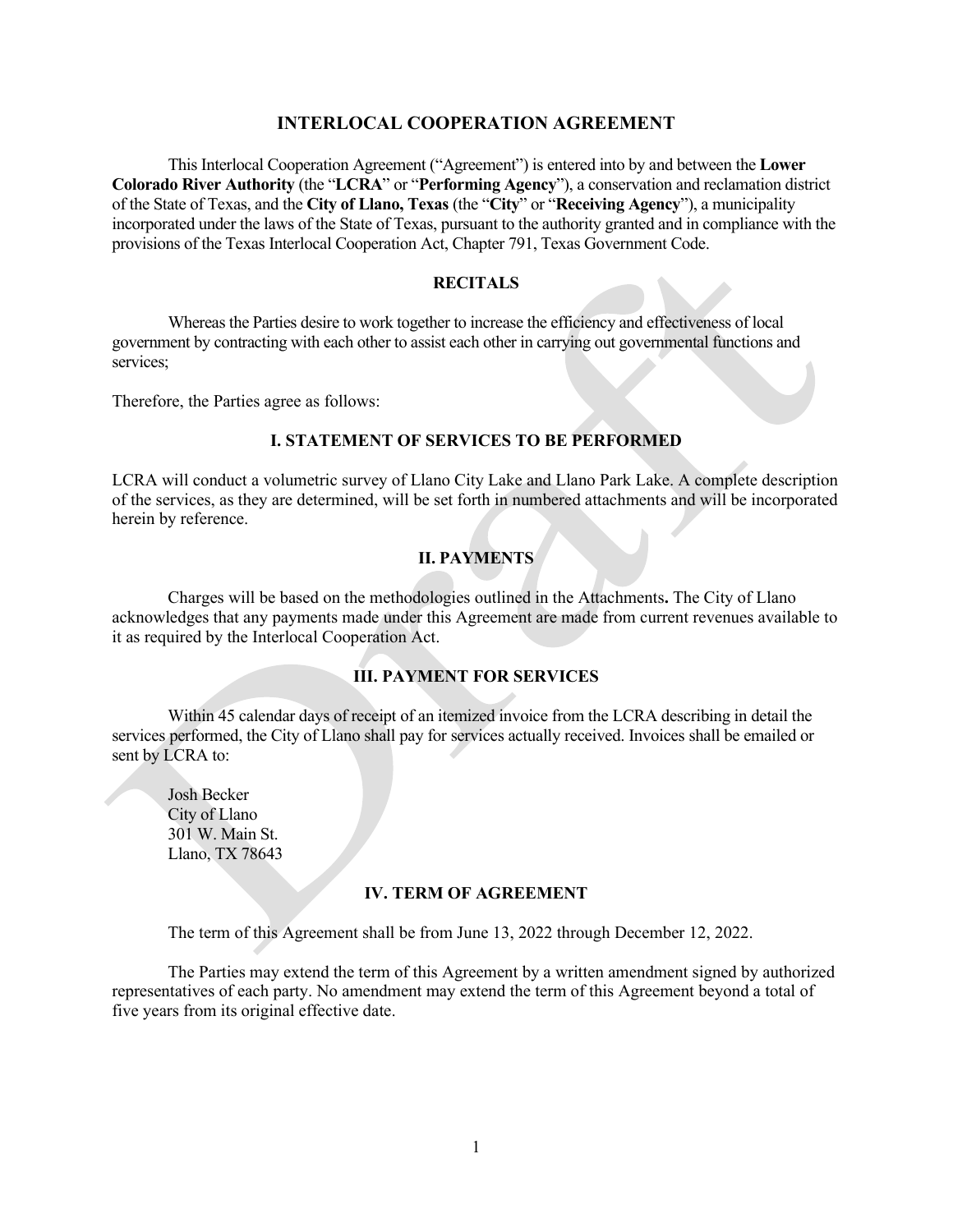## **V. INTELLECTUAL PROPERTY**

The Parties agree that all intellectual property interests which may result from work performed under this Agreement shall remain with LCRA but by virtue of this Agreement, LCRA grants the City a perpetual, royalty-free license to use, release, disclose, copy and reproduce such intellectual property contained in any Deliverable for purposes of operation, analysis, testing, and improvement to its processes. No language contained in invoices or other communication purporting to negate or restrict such license shall be effective.

### **VI. FORCE MAJEURE**

The nonperformance or delayed performance by Performing Agency of any obligation under the Agreement shall be excused if such nonperformance or delay is caused by an event beyond the control of the affected party ("Force Majeure"), except to the extent that Performing Agency knew of or should reasonably have been able to foresee such an event and failed to promptly take measures to avoid the event or implement mitigating measures. Items beyond the control of the parties include, but are not limited to: acts of war, acts of a public enemy; acts of domestic or foreign terrorism; natural disasters; strikes; epidemics or quarantine restrictions; riot; or sabotage.

Upon occurrence of a Force Majeure, the date for performance of work in progress under this Agreement shall be extended for a period equal to the time lost by reason of the delay provided Performing Agency has taken reasonable steps to proceed with the performance of the Agreement and has made written notification of such delay and of any corrective action taken.

LCRA's performance for specific deliverables may also be delayed as outlined in the Attachments.

## **VII. TERMINATION FOR CONVENIENCE**

The Parties shall each have the right to terminate this Agreement at any time upon 30 calendar day's written notice. After receipt of the notice of termination, the Performing Agency shall immediately proceed with the following obligations:

- 1. Stop all ongoing work in accordance with the notice;
- 2. Place no further orders for materials or work;
- 3. Terminate all subcontracts as applicable and cancel all materials and equipment orders, as applicable; and
- 4. Take any action necessary to protect and preserve property related to this Agreement that is in the possession of the Performing Agency.

In the event of a termination under this Article, the City shall pay equitable termination charges, including payment for portions of work completed and materials purchased, and out-of-pocket costs that have been reasonably incurred by Performing Agency as a result of terminating this Agreement.

*Neither Party shall be liable to the other in connection with any termination under this Article for special, incidental, consequential, or punitive damages, or for lost profits, loss of anticipated future work, anticipated profits, administrative costs or overhead on anticipated work, or other indirect costs.*

#### **VII. IMMUNITY OR DEFENSE**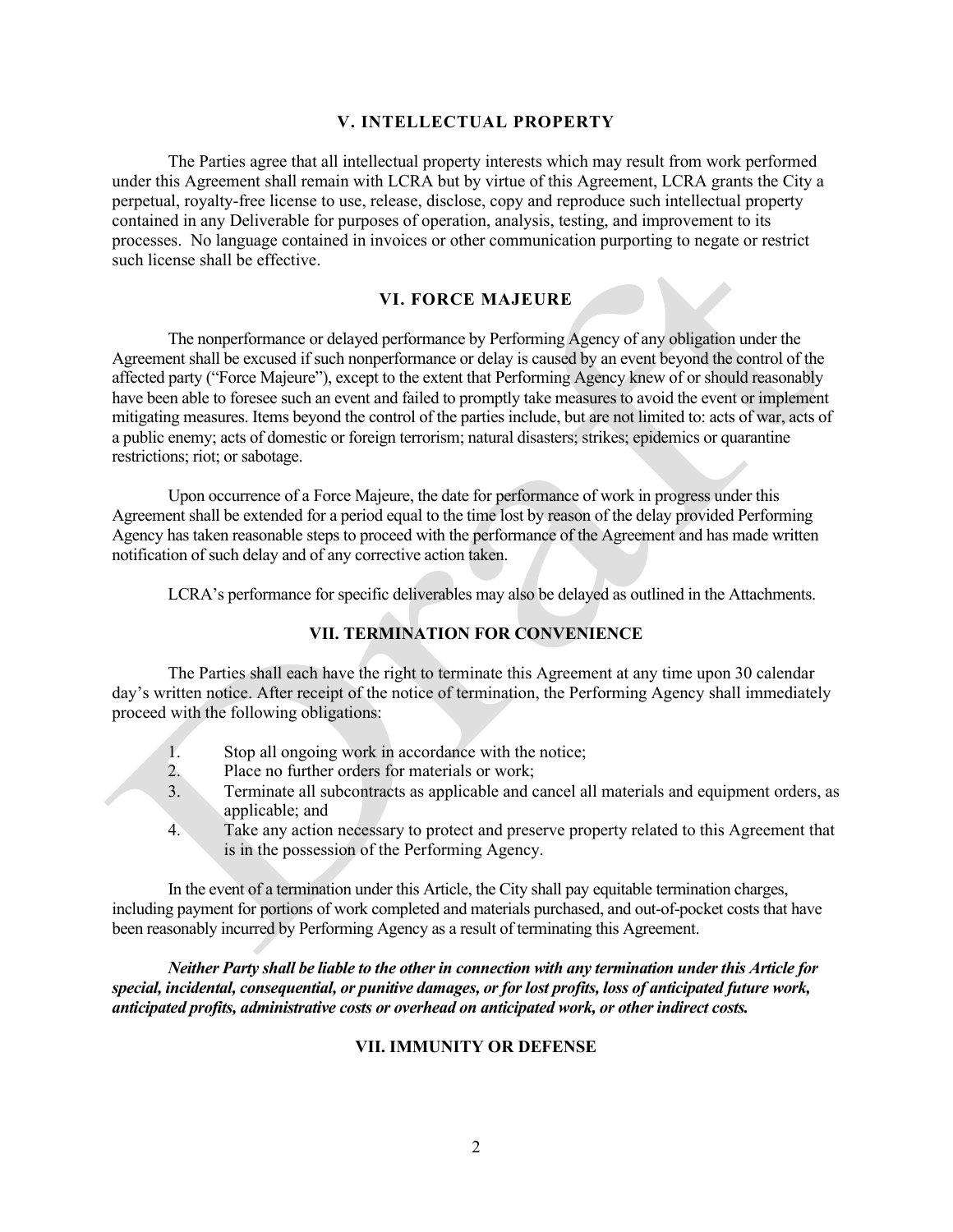*It is expressly understood that LCRA and the City do not waive, and shall not be deemed to waive, any immunity or defense that would otherwise be available to them. Nothing in this Agreement shall be construed to create a right or ground of recovery for any third party.*

#### **VII. WARRANTIES**

THE PERFORMING AGENCY MAKES NO REPRESENTATIONS OR WARRANTIES, EXPRESS OR IMPLIED, AS TO ANY MATTER WHATSOEVER, INCLUDING, WITHOUT LIMITATION, THE PRODUCT(S), REPORT(S), OR RESULT(S), WHETHER TANGIBLE OR INTANGIBLE, CONCEIVED, DISCOVERED, OR DEVELOPED UNDER THIS AGREEMENT; OR THE OWNERSHIP, MERCHANTABILITY, OR FITNESS FOR A PARTICULAR PURPOSE OF THE ANY SUCH INVENTION(S), PRODUCT(S), REPORT(S), OR RESULT(S), OR THAT THE USE OF ANY SUCH INVENTION(S), PRODUCT(S), REPORT(S), OR RESULT(S) WILL NOT INFRINGE ANY PATENT, COPYRIGHT, TRADEMARK, OR OTHER PROPRIETARY RIGHTS.

#### **VIII. NOTICES**

All notices or other communications required under this Agreement may be made either by personal delivery in writing or by certified mail, postage prepaid, return receipt requested. Notice shall be deemed to have been given when delivered or mailed to the parties at their respective addresses as set forth below:

#### **For the Performing Agency:**

David Murdoch LCRA 3700 Lake Austin Blvd. Mail Stop R316 Austin, TX 78703 E: david.murdoch@lcra.org P: 512-730-6035

#### **For the Receiving Agency:**

Josh Becker City of Llano 301 W. Main St. Llano, TX 78643 E: JBecker@cityofllano.com P: 325-423-0147

## **IX. RIGHTS AND DUTIES OF THE PARTIES**

Receiving Agency: When the Receiving Agency requests assistance from the Performing Agency, the Receiving Agency shall:

- A. Diligently work with the Performing Agency to develop a mutually agreeable SOW (as an Attachment or Attachment to this Agreement) containing, at a minimum, a description of the work requested, parts specifications if applicable, timelines for completion of phases of work and the entire project, descriptions of deliverables, and an estimated budget. Other information may be needed depending on the SOW and Receiving Agency shall provide such requested information in a reasonable time after Performing Agency requests it;
- B. Provide a point of contact for Performing Agency for each SOW; and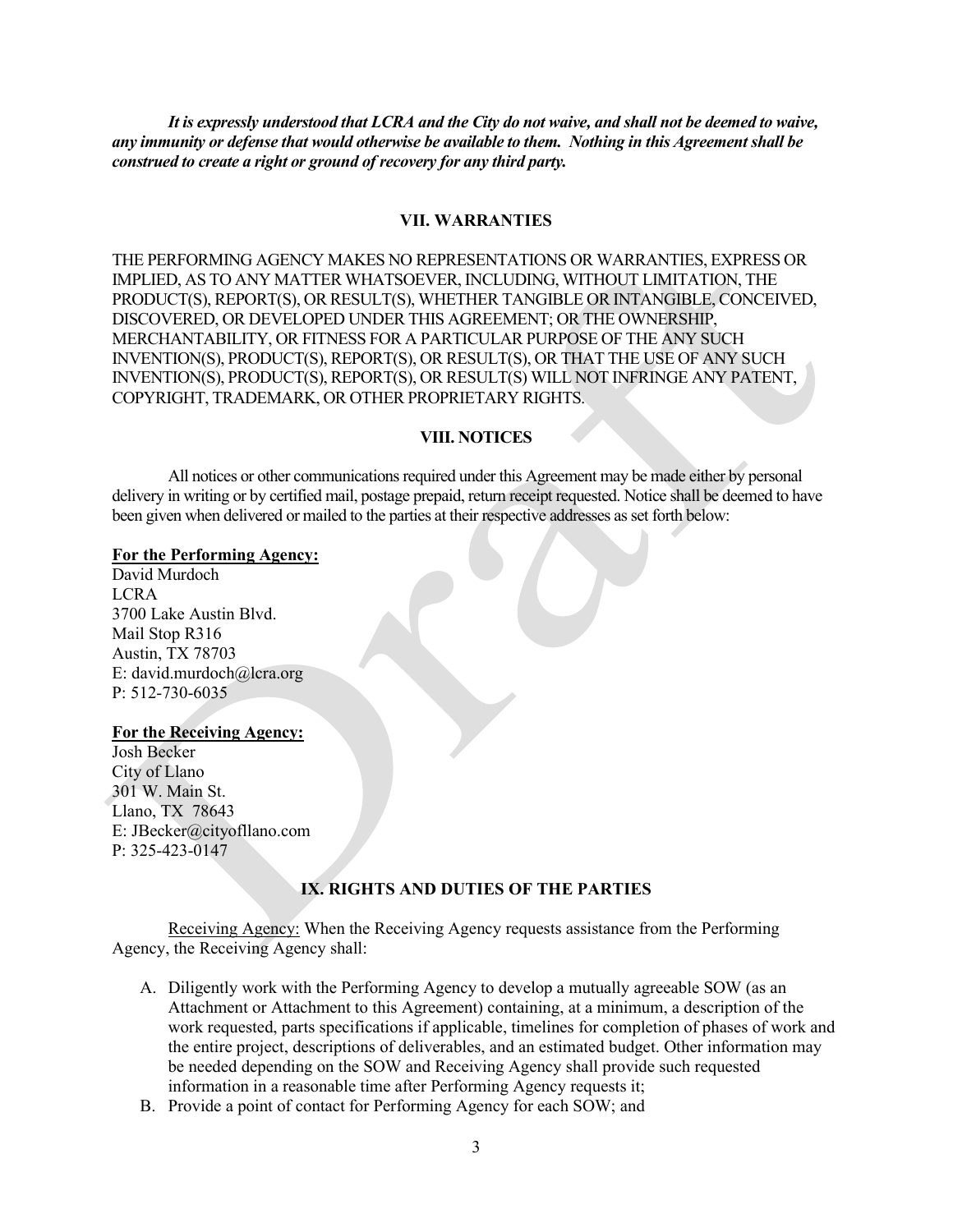C. Designate any performance criteria needed for measuring project success.

Performing Agency: The Performing Agency shall:

- A. Cooperate with the Receiving Agency to develop a mutually agreed upon SOW;
- B. Provide competent staff to perform the work described in the SOW;
- C. Diligently proceed with performing the work described in the SOW; and
- D. Advise Receiving Agency of project status especially when mission critical functions occur that may jeopardize Performing Agency's ability to meet Receiving Party's requested deadline.

# **X. ADDITIONAL TERMS AND CONDITIONS**

- A. *To the extent allowed by law, the City shall indemnify and hold the LCRA, its directors, officers, employees, and agents harmless from all claims, damages, losses, fines, penalties, costs and expenses, including reasonable attorneys' fees, arising out of or resulting from this Agreement and caused, in whole or in part, by the act or omission of the City, anyone directly or indirectly employed by it, or anyone for whose acts the City may be liable.*
- B. The Parties certify that: (1) the services specified or requested in this Agreement are necessary and essential for activities that are properly within their statutory functions; (2) the proposed arrangements serve the interest of efficient and economical administration of state government; (3) the respective governing body of each Party has authorized this Agreement; (4) the performance of services under this Agreement will be secondary to each Party's mission critical functions and work will be diligently performed to meet requested deadlines as allowed by mission critical functions; (5) the services obtained under this Agreement are not for engineering or architectural services; and (6) the services, supplies, or materials contracted for are not required by Section 21 of Article 16 of the Constitution of Texas to be supplied under contract given to the lowest responsible bidder.
- C. This Agreement constitutes the entire agreement between the Parties with respect to these terms and conditions applied to each agreed upon Statement of Work.
- D. If any section of this Agreement is declared invalid by any court of competent jurisdiction, such decree shall not affect the remainder of the Agreement which shall remain in full force and effect in accordance with the original intent of the Parties.
- E. The failure of either Party at any one or more times to insist upon strict performance of the terms and conditions of this Agreement shall not be construed as a waiver of the right to demand strict compliance.
- F. LCRA further certifies that it has the authority to contract for the services specified in this Agreement by authority granted in the Lower Colorado River Act of 1934, now codified at Chapter 8503, Texas Special District Local Laws Code, as amended.
- G. The City further certifies that it has the authority to contract for the services specified in this Agreement by authority granted in the  $\blacksquare$

IN WITNESS WHEREOF, LCRA and the City have made and executed this Agreement by their signatures below. The Effective Date shall be the date of the last signature below.

| <b>LOWER COLORADO RIVER AUTHORITY:</b> | <b>CITY OF LLANO, TEXAS:</b> |
|----------------------------------------|------------------------------|
| Bv:                                    | Bv:                          |
| Name:                                  | Name:                        |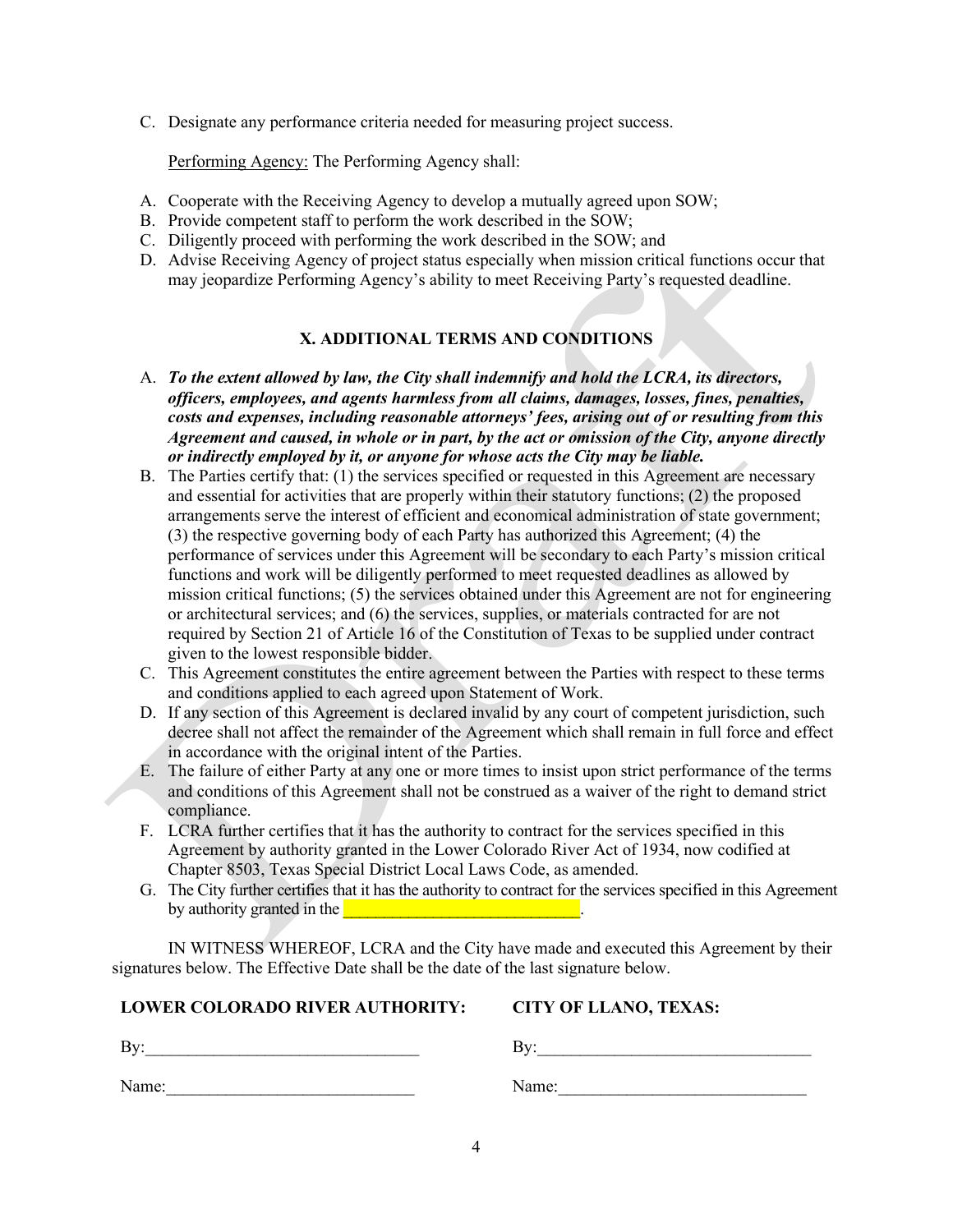| Date: |  |
|-------|--|
|       |  |
|       |  |
|       |  |
|       |  |
|       |  |
|       |  |
|       |  |
|       |  |
|       |  |
|       |  |
|       |  |
|       |  |
|       |  |
|       |  |
|       |  |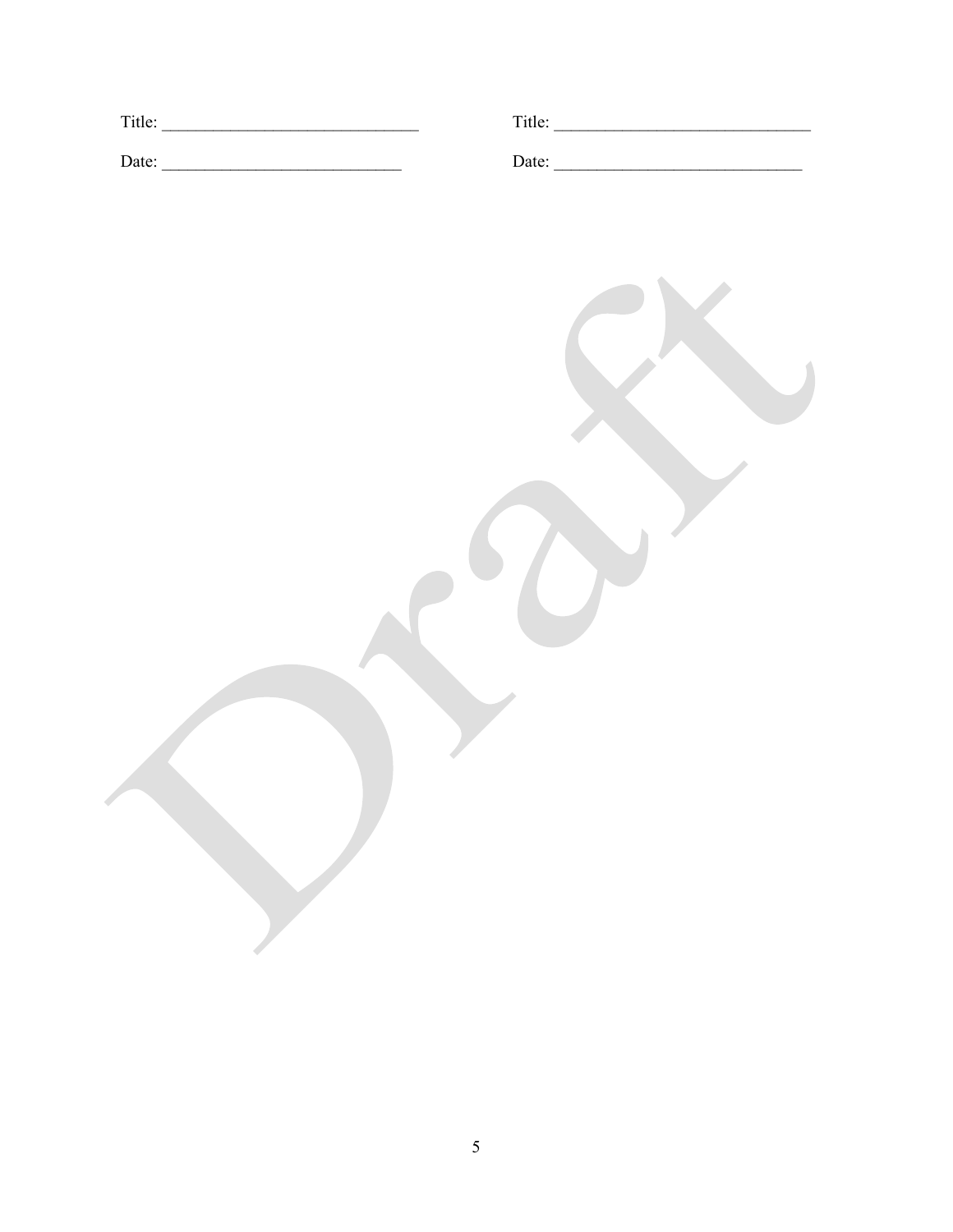## **Attachment A**

#### **Statement of Services and Project Costs: Llano River and Llano Park Lakes Volume Survey**

| <b>LCRA Point of</b>         | David Murdoch              |  |
|------------------------------|----------------------------|--|
| <b>Contact</b>               | <b>LCRA</b>                |  |
|                              | 3700 Lake Austin Blvd.     |  |
|                              | Mail Stop R316             |  |
|                              | Austin, TX 78703           |  |
|                              | E: david.murdoch@lcra.org  |  |
|                              | P: 512.730.6035            |  |
| <b>City of Bastrop Point</b> | Josh Becker                |  |
| of Contact                   | City of Llano              |  |
|                              | 301 W. Main St.            |  |
|                              | Llano, TX 78643            |  |
|                              | E: JBecker@cityofllano.com |  |
|                              | P: 325-423-0147            |  |

## **I - BACKGROUND**

The City would like to contract with LCRA to conduct a bathymetry survey of Llano City Lake and Llano Park Lake to determine the volume of water currently in storage.

#### **II - STATEMENT OF WORK**

LCRA agrees to:

- A. Collect water depth samples across the surface of both lakes.
- B. Analyze and conduct QA/QC on the field data.
- C. Determine the volume of water in storage on the days of the field data collection.
- D. Provide the City with a written report of the survey and findings.

The City agrees to:

A. pay LCRA on a *time and materials not to exceed basis* for the completion of the survey and report.

# **III - TERM OF SOW & PAYMENTS**

The primary term of this SOW begins is of the date of the last signature on the SOW and is for 180 days. Subject to the availability of LCRA staff as described below, LCRA will complete the field work within four weeks of the last signature date on this agreement, and will submit the final report to the City within two weeks of completing the field data collection. This schedule assumes no critical operations arise for LCRA Hydromet or River Operations Departments that would require immediate attention of LCRA staff, such as a flood event, emergency hydroelectric operations, etc.

Under the terms of this Agreement, the City agrees to pay LCRA:

A. For all actual labor costs, for travel related costs to and from the work site, and equipment use fees. This SOW has a not-to-exceed cost of \$20,155. A breakdown of the costs follows: